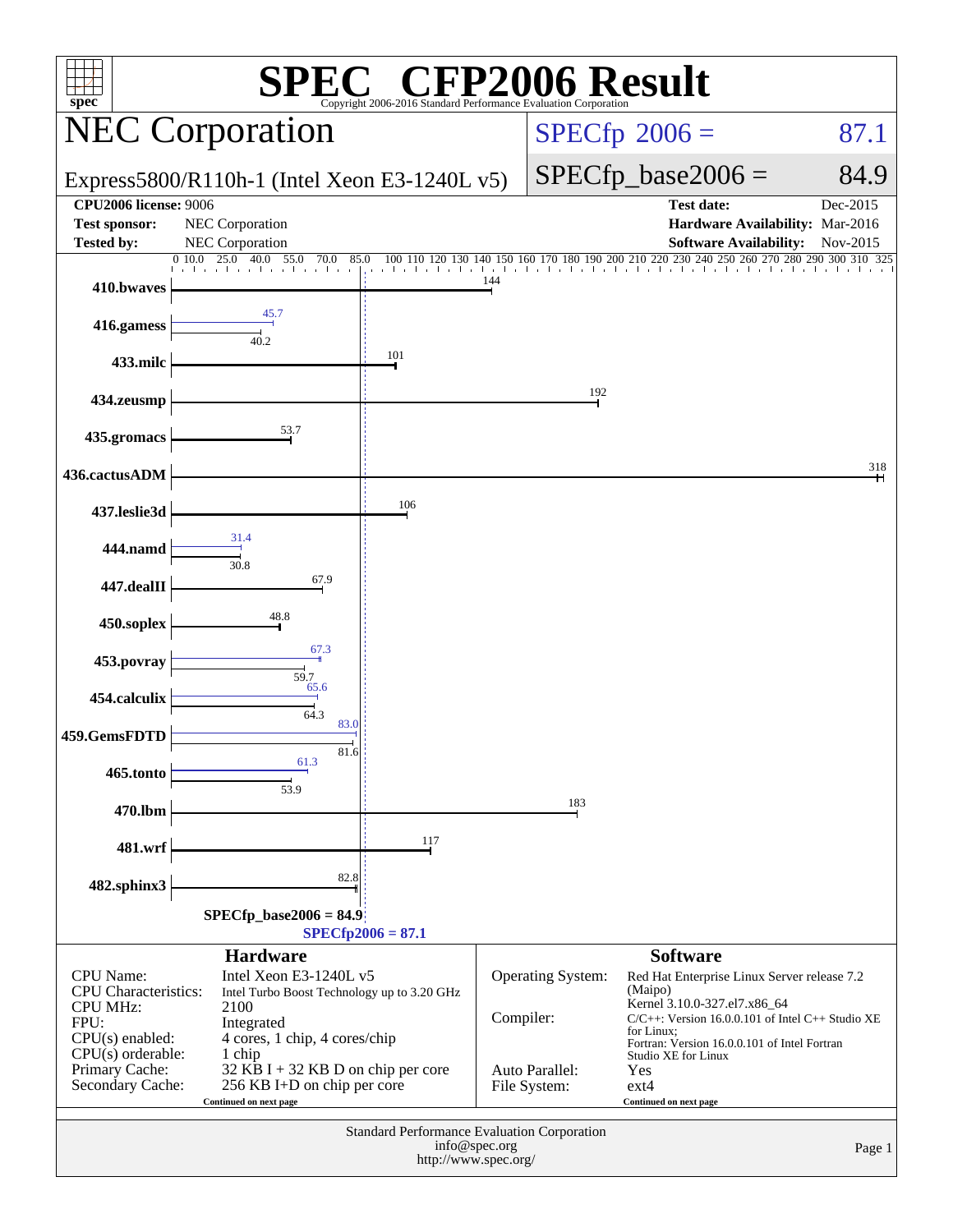

### NEC Corporation

### $SPECfp2006 = 87.1$  $SPECfp2006 = 87.1$

Express5800/R110h-1 (Intel Xeon E3-1240L v5)

 $SPECTp\_base2006 = 84.9$ 

| <b>CPU2006 license: 9006</b>                                               |                                                                                                             |                                                                                    | <b>Test date:</b><br>Dec-2015                              |  |
|----------------------------------------------------------------------------|-------------------------------------------------------------------------------------------------------------|------------------------------------------------------------------------------------|------------------------------------------------------------|--|
| <b>Test sponsor:</b>                                                       | NEC Corporation                                                                                             |                                                                                    | Hardware Availability: Mar-2016                            |  |
| <b>Tested by:</b>                                                          | <b>NEC</b> Corporation                                                                                      |                                                                                    | <b>Software Availability:</b><br>$Nov-2015$                |  |
| L3 Cache:<br>Other Cache:<br>Memory:<br>Disk Subsystem:<br>Other Hardware: | 8 MB I+D on chip per chip<br>None<br>16 GB (2 x 8 GB 2Rx8 PC4-2133P-E)<br>1 x 500 GB SATA, 7200 RPM<br>None | <b>System State:</b><br><b>Base Pointers:</b><br>Peak Pointers:<br>Other Software: | Run level 3 (multi-user)<br>64-bit<br>$32/64$ -bit<br>None |  |

| <b>Results Table</b>                                                                                     |                |              |                |            |                |             |                |              |                |              |                |              |
|----------------------------------------------------------------------------------------------------------|----------------|--------------|----------------|------------|----------------|-------------|----------------|--------------|----------------|--------------|----------------|--------------|
|                                                                                                          | <b>Base</b>    |              |                |            |                | <b>Peak</b> |                |              |                |              |                |              |
| <b>Benchmark</b>                                                                                         | <b>Seconds</b> | <b>Ratio</b> | <b>Seconds</b> | Ratio      | <b>Seconds</b> | Ratio       | <b>Seconds</b> | <b>Ratio</b> | <b>Seconds</b> | <b>Ratio</b> | <b>Seconds</b> | <b>Ratio</b> |
| $ 410$ .bwayes                                                                                           | 94.2           | 144          | 94.3           | 144        | 94.2           | 144         | 94.2           | 144          | 94.3           | 144          | 94.2           | 144          |
| 416.gamess                                                                                               | 487            | 40.2         | 487            | 40.2       | 487            | 40.2        | 429            | 45.7         | 429            | 45.7         | 428            | 45.7         |
| $433$ .milc                                                                                              | 90.9           | 101          | 91.2           | 101        | 90.5           | 101         | 90.9           | <b>101</b>   | 91.2           | 101          | 90.5           | 101          |
| $434$ . zeusmp                                                                                           | 47.4           | 192          | 47.4           | <u>192</u> | 47.4           | 192         | 47.4           | 192          | 47.4           | <u>192</u>   | 47.4           | 192          |
| $435.$ gromacs                                                                                           | 133            | 53.7         | 134            | 53.3       | 133            | 53.8        | 133            | 53.7         | 134            | 53.3         | 133            | 53.8         |
| 436.cactusADM                                                                                            | 37.3           | 321          | 37.6           | 318        | 37.6           | 318         | 37.3           | 321          | 37.6           | 318          | 37.6           | 318          |
| 437.leslie3d                                                                                             | 88.5           | 106          | 88.8           | 106        | 88.5           | 106         | 88.5           | 106          | 88.8           | 106          | 88.5           | 106          |
| 444.namd                                                                                                 | 260            | 30.8         | 261            | 30.8       | 260            | 30.8        | 255            | 31.4         | 255            | 31.4         | 255            | 31.4         |
| $ 447 \text{.}$ dealII                                                                                   | 169            | 67.9         | 168            | 68.0       | 169            | 67.9        | 169            | 67.9         | 168            | 68.0         | 169            | 67.9         |
| $450$ .soplex                                                                                            | 172            | 48.4         | 170            | 49.1       | 171            | 48.8        | 172            | 48.4         | 170            | 49.1         | 171            | 48.8         |
| $453$ .povray                                                                                            | 89.1           | 59.7         | 89.3           | 59.6       | 89.0           | 59.8        | 79.1           | 67.3         | 80.1           | 66.4         | 79.0           | 67.3         |
| $ 454$ .calculix                                                                                         | 128            | 64.3         | 128            | 64.3       | 128            | 64.3        | 126            | 65.7         | 126            | 65.5         | <b>126</b>     | 65.6         |
| 459.GemsFDTD                                                                                             | 130            | 81.6         | 130            | 81.6       | 130            | 81.6        | 128            | 83.0         | 128            | 83.1         | 128            | 83.0         |
| $465$ .tonto                                                                                             | 182            | 54.0         | 182            | 53.9       | 182            | 53.9        | 160            | 61.4         | 161            | 61.3         | 161            | 61.3         |
| 470.1bm                                                                                                  | 75.2           | 183          | 75.2           | 183        | 75.2           | 183         | 75.2           | 183          | 75.2           | <u>183</u>   | 75.2           | 183          |
| 481.wrf                                                                                                  | 95.6           | 117          | 95.9           | 116        | 95.7           | 117         | 95.6           | 117          | 95.9           | 116          | 95.7           | 117          |
| $482$ .sphinx $3$                                                                                        | 236            | 82.6         | 233            | 83.5       | 235            | 82.8        | 236            | 82.6         | 233            | 83.5         | 235            | 82.8         |
| Results appear in the order in which they were run. Bold underlined text indicates a median measurement. |                |              |                |            |                |             |                |              |                |              |                |              |

#### **[Operating System Notes](http://www.spec.org/auto/cpu2006/Docs/result-fields.html#OperatingSystemNotes)**

Stack size set to unlimited using "ulimit -s unlimited"

### **[Platform Notes](http://www.spec.org/auto/cpu2006/Docs/result-fields.html#PlatformNotes)**

 BIOS Settings: Power Management Policy: Custom Energy Performance: Performance Hyper-Threading: Disabled

> Standard Performance Evaluation Corporation [info@spec.org](mailto:info@spec.org) <http://www.spec.org/>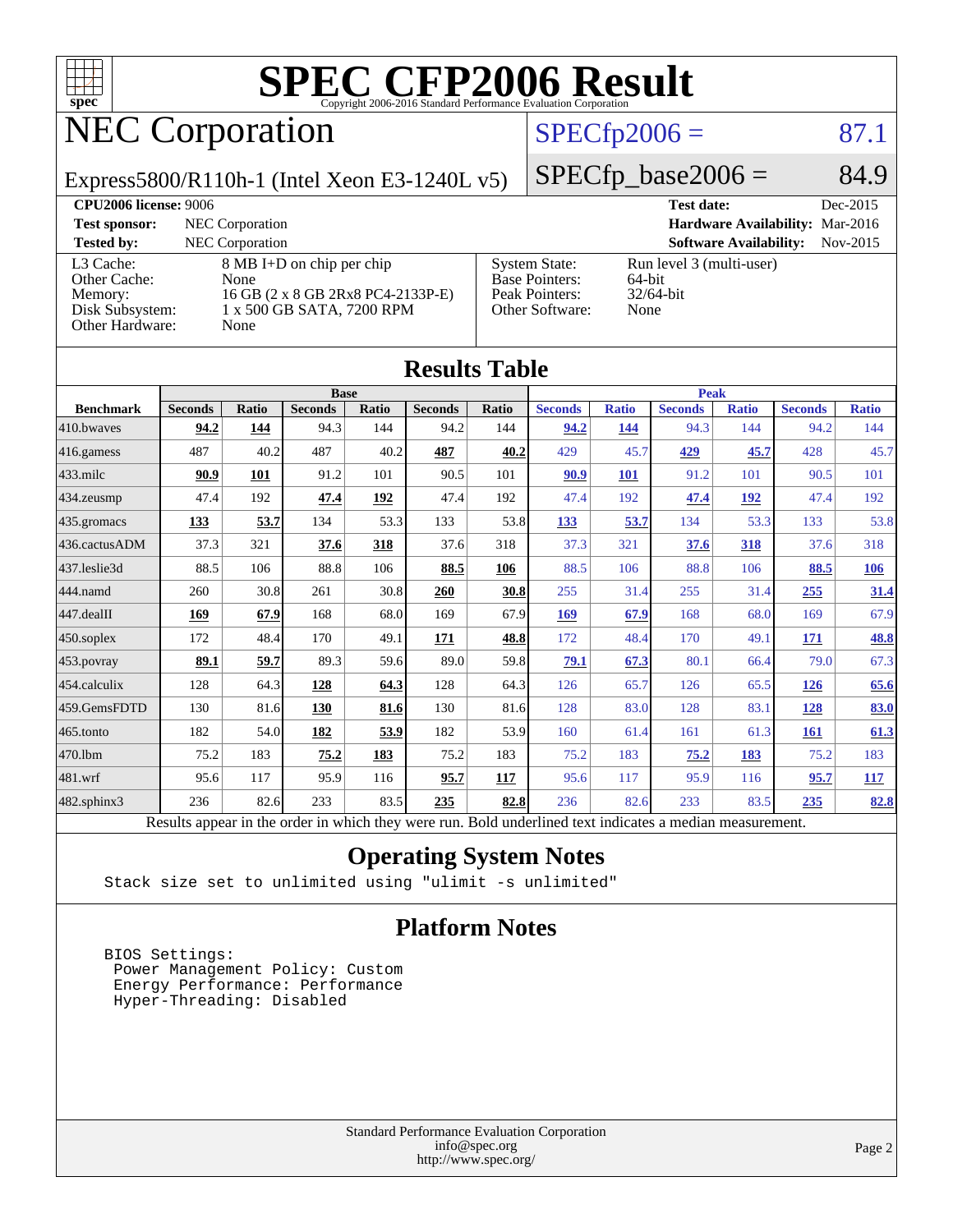

### NEC Corporation

 $SPECTp2006 = 87.1$ 

Express5800/R110h-1 (Intel Xeon E3-1240L v5)

#### **[CPU2006 license:](http://www.spec.org/auto/cpu2006/Docs/result-fields.html#CPU2006license)** 9006 **[Test date:](http://www.spec.org/auto/cpu2006/Docs/result-fields.html#Testdate)** Dec-2015

 $SPECTp\_base2006 = 84.9$ 

| UPUZUUD HCENSE: 9000 |                                      | Test date:                             | Dec-2015 |
|----------------------|--------------------------------------|----------------------------------------|----------|
|                      | <b>Test sponsor:</b> NEC Corporation | <b>Hardware Availability: Mar-2016</b> |          |
| <b>Tested by:</b>    | NEC Corporation                      | <b>Software Availability:</b> Nov-2015 |          |

#### **[General Notes](http://www.spec.org/auto/cpu2006/Docs/result-fields.html#GeneralNotes)**

Environment variables set by runspec before the start of the run: KMP\_AFFINITY = "granularity=fine,compact,1,0" LD\_LIBRARY\_PATH = "/home/cpu2006/libs/32:/home/cpu2006/libs/64:/home/cpu2006/sh" OMP\_NUM\_THREADS = "4"

 Binaries compiled on a system with 1x Intel Core i5-4670K CPU + 32GB memory using RedHat EL 7.1 Transparent Huge Pages enabled with: echo always > /sys/kernel/mm/transparent\_hugepage/enabled

### **[Base Compiler Invocation](http://www.spec.org/auto/cpu2006/Docs/result-fields.html#BaseCompilerInvocation)**

[C benchmarks](http://www.spec.org/auto/cpu2006/Docs/result-fields.html#Cbenchmarks):  $-m64$ 

[C++ benchmarks:](http://www.spec.org/auto/cpu2006/Docs/result-fields.html#CXXbenchmarks) [icpc -m64](http://www.spec.org/cpu2006/results/res2016q1/cpu2006-20160125-38804.flags.html#user_CXXbase_intel_icpc_64bit_bedb90c1146cab66620883ef4f41a67e)

[Fortran benchmarks](http://www.spec.org/auto/cpu2006/Docs/result-fields.html#Fortranbenchmarks): [ifort -m64](http://www.spec.org/cpu2006/results/res2016q1/cpu2006-20160125-38804.flags.html#user_FCbase_intel_ifort_64bit_ee9d0fb25645d0210d97eb0527dcc06e)

[Benchmarks using both Fortran and C](http://www.spec.org/auto/cpu2006/Docs/result-fields.html#BenchmarksusingbothFortranandC): [icc -m64](http://www.spec.org/cpu2006/results/res2016q1/cpu2006-20160125-38804.flags.html#user_CC_FCbase_intel_icc_64bit_0b7121f5ab7cfabee23d88897260401c) [ifort -m64](http://www.spec.org/cpu2006/results/res2016q1/cpu2006-20160125-38804.flags.html#user_CC_FCbase_intel_ifort_64bit_ee9d0fb25645d0210d97eb0527dcc06e)

### **[Base Portability Flags](http://www.spec.org/auto/cpu2006/Docs/result-fields.html#BasePortabilityFlags)**

| 410.bwaves: -DSPEC CPU LP64                 |                                                                |
|---------------------------------------------|----------------------------------------------------------------|
| 416.gamess: -DSPEC_CPU_LP64                 |                                                                |
| 433.milc: -DSPEC CPU LP64                   |                                                                |
| 434.zeusmp: -DSPEC_CPU_LP64                 |                                                                |
| 435.gromacs: -DSPEC_CPU_LP64 -nofor_main    |                                                                |
| 436.cactusADM: -DSPEC CPU LP64 -nofor main  |                                                                |
| 437.leslie3d: -DSPEC CPU LP64               |                                                                |
| 444.namd: -DSPEC CPU LP64                   |                                                                |
| 447.dealII: -DSPEC CPU LP64                 |                                                                |
| 450.soplex: -DSPEC_CPU_LP64                 |                                                                |
| 453.povray: -DSPEC_CPU_LP64                 |                                                                |
| 454.calculix: - DSPEC CPU LP64 - nofor main |                                                                |
| 459.GemsFDTD: -DSPEC_CPU_LP64               |                                                                |
| 465.tonto: - DSPEC CPU LP64                 |                                                                |
| 470.1bm: - DSPEC CPU LP64                   |                                                                |
|                                             | 481.wrf: -DSPEC CPU_LP64 -DSPEC_CPU_CASE_FLAG -DSPEC_CPU_LINUX |
| 482.sphinx3: -DSPEC_CPU_LP64                |                                                                |
|                                             |                                                                |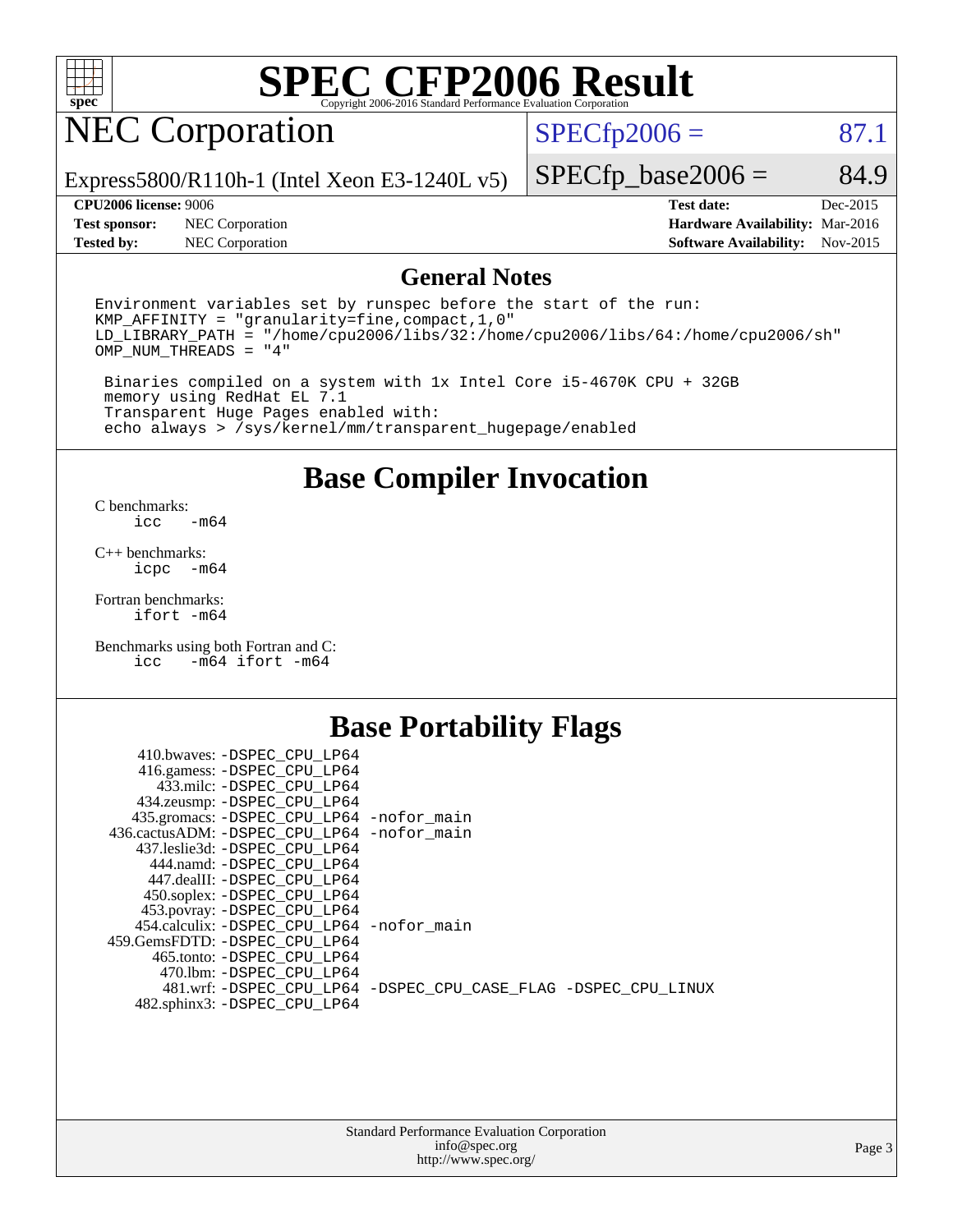

### NEC Corporation

 $SPECTp2006 = 87.1$ 

Express5800/R110h-1 (Intel Xeon E3-1240L v5)

**[Test sponsor:](http://www.spec.org/auto/cpu2006/Docs/result-fields.html#Testsponsor)** NEC Corporation **[Hardware Availability:](http://www.spec.org/auto/cpu2006/Docs/result-fields.html#HardwareAvailability)** Mar-2016 **[Tested by:](http://www.spec.org/auto/cpu2006/Docs/result-fields.html#Testedby)** NEC Corporation **[Software Availability:](http://www.spec.org/auto/cpu2006/Docs/result-fields.html#SoftwareAvailability)** Nov-2015

 $SPECfp\_base2006 = 84.9$ **[CPU2006 license:](http://www.spec.org/auto/cpu2006/Docs/result-fields.html#CPU2006license)** 9006 **[Test date:](http://www.spec.org/auto/cpu2006/Docs/result-fields.html#Testdate)** Dec-2015

### **[Base Optimization Flags](http://www.spec.org/auto/cpu2006/Docs/result-fields.html#BaseOptimizationFlags)**

[C benchmarks](http://www.spec.org/auto/cpu2006/Docs/result-fields.html#Cbenchmarks): [-xCORE-AVX2](http://www.spec.org/cpu2006/results/res2016q1/cpu2006-20160125-38804.flags.html#user_CCbase_f-xAVX2_5f5fc0cbe2c9f62c816d3e45806c70d7) [-ipo](http://www.spec.org/cpu2006/results/res2016q1/cpu2006-20160125-38804.flags.html#user_CCbase_f-ipo) [-O3](http://www.spec.org/cpu2006/results/res2016q1/cpu2006-20160125-38804.flags.html#user_CCbase_f-O3) [-no-prec-div](http://www.spec.org/cpu2006/results/res2016q1/cpu2006-20160125-38804.flags.html#user_CCbase_f-no-prec-div) [-parallel](http://www.spec.org/cpu2006/results/res2016q1/cpu2006-20160125-38804.flags.html#user_CCbase_f-parallel) [-opt-prefetch](http://www.spec.org/cpu2006/results/res2016q1/cpu2006-20160125-38804.flags.html#user_CCbase_f-opt-prefetch) [-ansi-alias](http://www.spec.org/cpu2006/results/res2016q1/cpu2006-20160125-38804.flags.html#user_CCbase_f-ansi-alias)

[C++ benchmarks:](http://www.spec.org/auto/cpu2006/Docs/result-fields.html#CXXbenchmarks) [-xCORE-AVX2](http://www.spec.org/cpu2006/results/res2016q1/cpu2006-20160125-38804.flags.html#user_CXXbase_f-xAVX2_5f5fc0cbe2c9f62c816d3e45806c70d7) [-ipo](http://www.spec.org/cpu2006/results/res2016q1/cpu2006-20160125-38804.flags.html#user_CXXbase_f-ipo) [-O3](http://www.spec.org/cpu2006/results/res2016q1/cpu2006-20160125-38804.flags.html#user_CXXbase_f-O3) [-no-prec-div](http://www.spec.org/cpu2006/results/res2016q1/cpu2006-20160125-38804.flags.html#user_CXXbase_f-no-prec-div) [-opt-prefetch](http://www.spec.org/cpu2006/results/res2016q1/cpu2006-20160125-38804.flags.html#user_CXXbase_f-opt-prefetch) [-ansi-alias](http://www.spec.org/cpu2006/results/res2016q1/cpu2006-20160125-38804.flags.html#user_CXXbase_f-ansi-alias)

[Fortran benchmarks](http://www.spec.org/auto/cpu2006/Docs/result-fields.html#Fortranbenchmarks): [-xCORE-AVX2](http://www.spec.org/cpu2006/results/res2016q1/cpu2006-20160125-38804.flags.html#user_FCbase_f-xAVX2_5f5fc0cbe2c9f62c816d3e45806c70d7) [-ipo](http://www.spec.org/cpu2006/results/res2016q1/cpu2006-20160125-38804.flags.html#user_FCbase_f-ipo) [-O3](http://www.spec.org/cpu2006/results/res2016q1/cpu2006-20160125-38804.flags.html#user_FCbase_f-O3) [-no-prec-div](http://www.spec.org/cpu2006/results/res2016q1/cpu2006-20160125-38804.flags.html#user_FCbase_f-no-prec-div) [-parallel](http://www.spec.org/cpu2006/results/res2016q1/cpu2006-20160125-38804.flags.html#user_FCbase_f-parallel) [-opt-prefetch](http://www.spec.org/cpu2006/results/res2016q1/cpu2006-20160125-38804.flags.html#user_FCbase_f-opt-prefetch)

[Benchmarks using both Fortran and C](http://www.spec.org/auto/cpu2006/Docs/result-fields.html#BenchmarksusingbothFortranandC): [-xCORE-AVX2](http://www.spec.org/cpu2006/results/res2016q1/cpu2006-20160125-38804.flags.html#user_CC_FCbase_f-xAVX2_5f5fc0cbe2c9f62c816d3e45806c70d7) [-ipo](http://www.spec.org/cpu2006/results/res2016q1/cpu2006-20160125-38804.flags.html#user_CC_FCbase_f-ipo) [-O3](http://www.spec.org/cpu2006/results/res2016q1/cpu2006-20160125-38804.flags.html#user_CC_FCbase_f-O3) [-no-prec-div](http://www.spec.org/cpu2006/results/res2016q1/cpu2006-20160125-38804.flags.html#user_CC_FCbase_f-no-prec-div) [-parallel](http://www.spec.org/cpu2006/results/res2016q1/cpu2006-20160125-38804.flags.html#user_CC_FCbase_f-parallel) [-opt-prefetch](http://www.spec.org/cpu2006/results/res2016q1/cpu2006-20160125-38804.flags.html#user_CC_FCbase_f-opt-prefetch) [-ansi-alias](http://www.spec.org/cpu2006/results/res2016q1/cpu2006-20160125-38804.flags.html#user_CC_FCbase_f-ansi-alias)

### **[Peak Compiler Invocation](http://www.spec.org/auto/cpu2006/Docs/result-fields.html#PeakCompilerInvocation)**

[C benchmarks](http://www.spec.org/auto/cpu2006/Docs/result-fields.html#Cbenchmarks):  $\text{icc}$   $-\text{m64}$ 

[C++ benchmarks:](http://www.spec.org/auto/cpu2006/Docs/result-fields.html#CXXbenchmarks) [icpc -m64](http://www.spec.org/cpu2006/results/res2016q1/cpu2006-20160125-38804.flags.html#user_CXXpeak_intel_icpc_64bit_bedb90c1146cab66620883ef4f41a67e)

[Fortran benchmarks](http://www.spec.org/auto/cpu2006/Docs/result-fields.html#Fortranbenchmarks): [ifort -m64](http://www.spec.org/cpu2006/results/res2016q1/cpu2006-20160125-38804.flags.html#user_FCpeak_intel_ifort_64bit_ee9d0fb25645d0210d97eb0527dcc06e)

[Benchmarks using both Fortran and C](http://www.spec.org/auto/cpu2006/Docs/result-fields.html#BenchmarksusingbothFortranandC): [icc -m64](http://www.spec.org/cpu2006/results/res2016q1/cpu2006-20160125-38804.flags.html#user_CC_FCpeak_intel_icc_64bit_0b7121f5ab7cfabee23d88897260401c) [ifort -m64](http://www.spec.org/cpu2006/results/res2016q1/cpu2006-20160125-38804.flags.html#user_CC_FCpeak_intel_ifort_64bit_ee9d0fb25645d0210d97eb0527dcc06e)

### **[Peak Portability Flags](http://www.spec.org/auto/cpu2006/Docs/result-fields.html#PeakPortabilityFlags)**

Same as Base Portability Flags

### **[Peak Optimization Flags](http://www.spec.org/auto/cpu2006/Docs/result-fields.html#PeakOptimizationFlags)**

[C benchmarks](http://www.spec.org/auto/cpu2006/Docs/result-fields.html#Cbenchmarks):

433.milc: basepeak = yes

 $470$ .lbm: basepeak = yes

482.sphinx3: basepeak = yes

[C++ benchmarks:](http://www.spec.org/auto/cpu2006/Docs/result-fields.html#CXXbenchmarks)

Continued on next page

Standard Performance Evaluation Corporation [info@spec.org](mailto:info@spec.org) <http://www.spec.org/>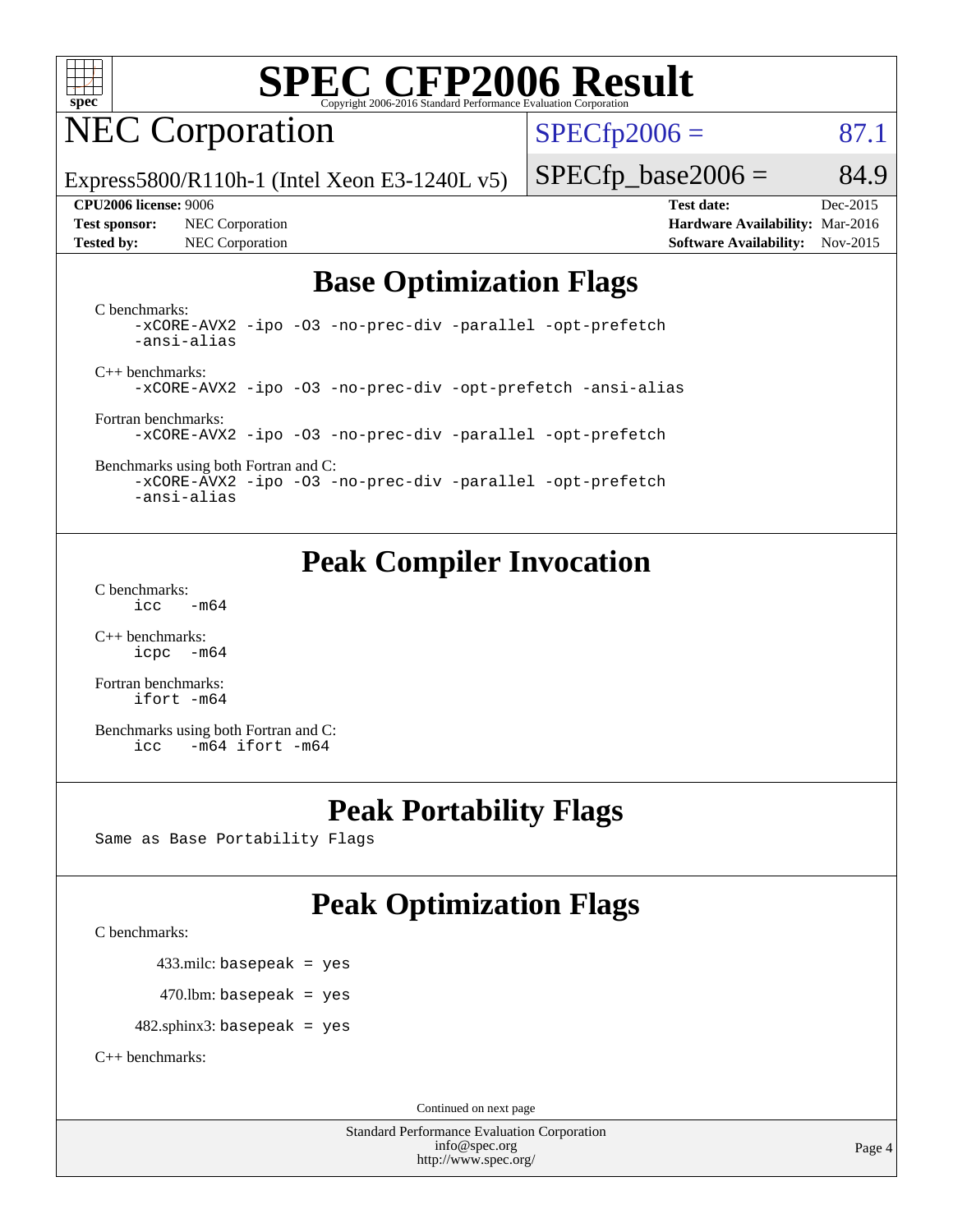

NEC Corporation

 $SPECTp2006 = 87.1$ 

Express5800/R110h-1 (Intel Xeon E3-1240L v5)

 $SPECTp\_base2006 = 84.9$ 

**[CPU2006 license:](http://www.spec.org/auto/cpu2006/Docs/result-fields.html#CPU2006license)** 9006 **[Test date:](http://www.spec.org/auto/cpu2006/Docs/result-fields.html#Testdate)** Dec-2015 **[Test sponsor:](http://www.spec.org/auto/cpu2006/Docs/result-fields.html#Testsponsor)** NEC Corporation **NEC Corporation [Hardware Availability:](http://www.spec.org/auto/cpu2006/Docs/result-fields.html#HardwareAvailability)** Mar-2016 [Tested by:](http://www.spec.org/auto/cpu2006/Docs/result-fields.html#Testedby) NEC Corporation **[Software Availability:](http://www.spec.org/auto/cpu2006/Docs/result-fields.html#SoftwareAvailability)** Nov-2015

### **[Peak Optimization Flags \(Continued\)](http://www.spec.org/auto/cpu2006/Docs/result-fields.html#PeakOptimizationFlags)**

```
 444.namd: -xCORE-AVX2(pass 2) -prof-gen:threadsafe(pass 1)
               -ipo(pass 2) -03(pass 2) -no-prec-div(pass 2)
               -par-num-threads=1(pass 1) -prof-use(pass 2) -fno-alias
               -auto-ilp32
      447.dealII: basepeak = yes
       450.soplex: basepeak = yes
      453.povray: -xCORE-AVX2(pass 2) -prof-gen:threadsafe(pass 1)
               -no-prec-div(pass 2)-par-num-threads=1(pass 1) -prof-use(pass 2) -unroll4
               -ansi-alias
Fortran benchmarks: 
     410.bwaves: basepeak = yes 416.gamess: -xCORE-AVX2(pass 2) -prof-gen:threadsafe(pass 1)
               -ipo(pass 2) -03(pass 2) -no-prec-div(pass 2)-par-num-threads=1(pass 1) -prof-use(pass 2) -unroll2
               -inline-level=0 -scalar-rep-
      434.zeusmp: basepeak = yes
      437.leslie3d: basepeak = yes
  459.GemsFDTD: -xCORE-AVX2(pass 2) -prof-gen:threadsafe(pass 1)
               -i\text{po}(pass 2) -\tilde{O}3(pass 2)-no-prec-div(pass 2)
               -par-num-threads=1(pass 1) -prof-use(pass 2) -unroll2
               -inline-level=0 -opt-prefetch -parallel
        465.tonto: -xCORE-AVX2(pass 2) -prof-gen:threadsafe(pass 1)
               -no-prec-div(pass 2)-par-num-threads=1(pass 1) -prof-use(pass 2) -inline-calloc
               -opt-malloc-options=3 -auto -unroll4
Benchmarks using both Fortran and C: 
     435.gromacs: basepeak = yes
  436.cactusADM: basepeak = yes
      454.calculix: -xCORE-AVX2 -ipo -O3 -no-prec-div -auto-ilp32 -ansi-alias
        481 \text{.m}: basepeak = yes
```